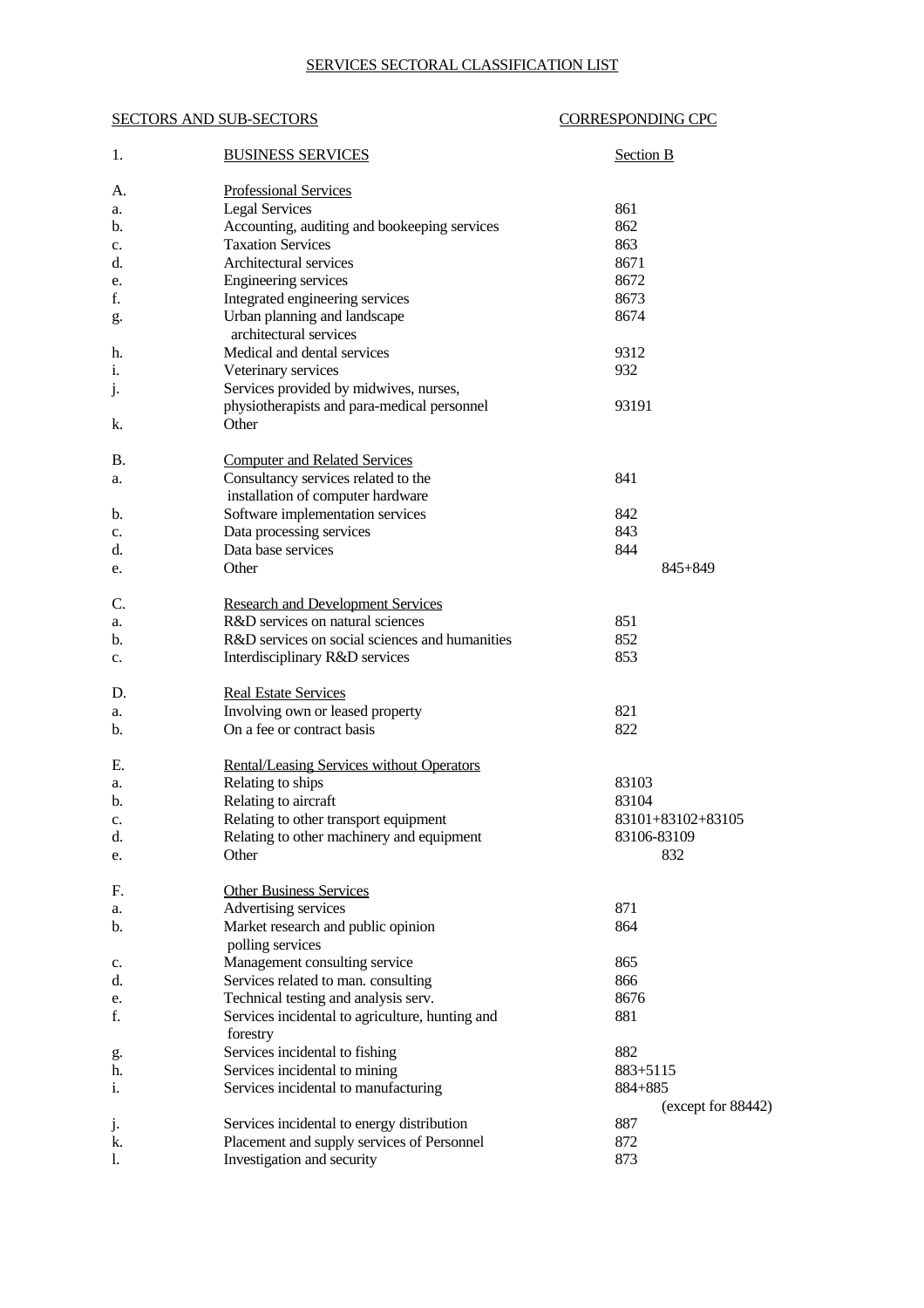| m.        | Related scientific and technical consulting                           | 8675          |
|-----------|-----------------------------------------------------------------------|---------------|
|           | services                                                              |               |
| n.        | Maintenance and repair of equipment                                   |               |
|           | (not including maritime vessels, aircraft                             | $633+$        |
|           | or other transport equipment)                                         | 8861-8866     |
| о.        | <b>Building-cleaning services</b>                                     | 874           |
| p.        | Photographic services                                                 | 875           |
| q.        | Packaging services                                                    | 876           |
| r.        | Printing, publishing                                                  | 88442         |
| s.        | <b>Convention services</b>                                            | 87909*        |
| t.        | Other                                                                 | 8790          |
| 2.        | <b>COMMUNICATION SERVICES</b>                                         |               |
|           |                                                                       | 7511          |
| А.        | Postal services                                                       |               |
| В.        | Courier services                                                      | 7512          |
| C.        | Telecommunication services                                            |               |
| a.        | Voice telephone services                                              | 7521          |
| b.        | Packet-switched data transmission services                            | 7523**        |
| c.        | Circuit-switched data transmission services                           | 7523**        |
| d.        | Telex services                                                        | 7523**        |
| e.        | Telegraph services                                                    | 7522          |
| f.        | Facsimile services                                                    | 7521**+7529** |
|           | Private leased circuit services                                       | 7522**+7523** |
| g.<br>h.  | Electronic mail                                                       | 7523**        |
|           |                                                                       |               |
| i.        | Voice mail                                                            | 7523**        |
| j.        | On-line information and data base retrieval                           | 7523**        |
| k.        | electronic data interchange (EDI)                                     | 7523**        |
| l.        | enhanced/value-added facsimile services, incl.                        | 7523**        |
|           | store and forward, store and retrieve                                 |               |
| m.        | code and protocol conversion                                          | n.a.          |
| n.        | on-line information and/or data                                       |               |
|           | processing (incl.transaction processing)                              | 843**         |
| 0.        | other                                                                 |               |
|           |                                                                       |               |
| D.        | <b>Audiovisual services</b>                                           |               |
| a.        | Motion picture and video tape production and<br>distribution services | 9611          |
| b.        | Motion picture projection service                                     | 9612          |
| c.        | Radio and television services                                         | 9613          |
| d.        | Radio and television transmission services                            | 7524          |
| e.        | Sound recording                                                       | n.a.          |
| f.        | Other                                                                 |               |
| Ε.        | Other                                                                 |               |
| 3.        | CONSTRUCTION AND RELATED ENGINEERING SERVICES                         |               |
| A.        | General construction work for buildings                               | 512           |
| <b>B.</b> | General construction work for civil engineering                       | 513           |
| C.        | Installation and assembly work                                        | 514+516       |
|           |                                                                       |               |
| D.        | Building completion and finishing work                                | 517           |
| Ε.        | Other                                                                 | $511+515+518$ |
| 4.        | <b>DISTRIBUTION SERVICES</b>                                          |               |

<span id="page-1-0"></span><sup>\* \*</sup>The (\*) indicates that the service specified is a component of a more aggregated CPC item specified elsewhere in this classification list.

<span id="page-1-1"></span><sup>\* \*\*</sup> The (\*\*) indicates that the service specified constitutes only a part of the total range of activities covered by the CPC concordance (e.g. voice mail is only a component of CPC item 7523).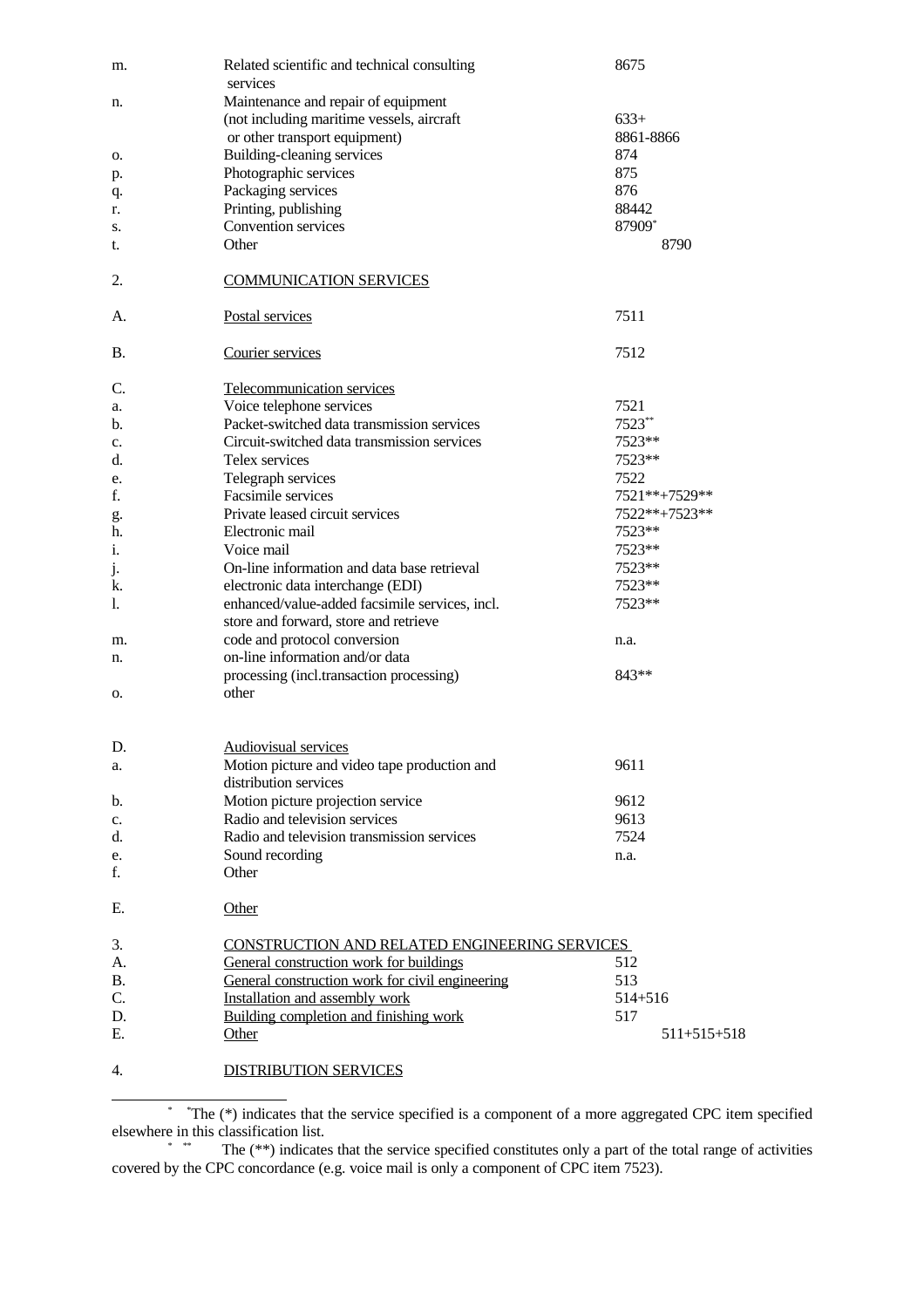| А.        | Commission agents' services                                                               | 621            |       |
|-----------|-------------------------------------------------------------------------------------------|----------------|-------|
| <b>B.</b> | Wholesale trade services                                                                  | 622            |       |
| C.        | <b>Retailing services</b>                                                                 | 631+632        |       |
|           |                                                                                           | 6111+6113+6121 |       |
| D.        | <b>Franchising</b>                                                                        | 8929           |       |
| Ε.        | <b>Other</b>                                                                              |                |       |
|           |                                                                                           |                |       |
| 5.        | <b>EDUCATIONAL SERVICES</b>                                                               |                |       |
| A.        | Primary education services                                                                | 921            |       |
| Β.        | Secondary education services                                                              | 922            |       |
| C.        | <b>Higher education services</b>                                                          | 923            |       |
| D.        | <b>Adult education</b>                                                                    | 924            |       |
| Ε.        | Other education services                                                                  | 929            |       |
|           |                                                                                           |                |       |
| 6.        | <b>ENVIRONMENTAL SERVICES</b>                                                             |                |       |
| A.        | Sewage services                                                                           | 9401           |       |
| В.        | Refuse disposal services                                                                  | 9402           |       |
| C.        | Sanitation and similar services                                                           | 9403           |       |
| D.        | <b>Other</b>                                                                              |                |       |
|           |                                                                                           |                |       |
| 7.        | <b>FINANCIAL SERVICES</b>                                                                 |                |       |
|           |                                                                                           |                |       |
| A.        | All insurance and insurance-related services                                              | 812**          |       |
| a.        | Life, accident and health insurance services                                              | 8121           |       |
| b.        | Non-life insurance services                                                               | 8129           |       |
| c.        | Reinsurance and retrocession                                                              | 81299*         |       |
| d.        | Services auxiliary to insurance (including                                                |                |       |
|           | broking and agency services)                                                              | 8140           |       |
|           |                                                                                           |                |       |
| <b>B.</b> | Banking and other financial services                                                      |                |       |
|           | (excl. insurance)                                                                         |                |       |
| a.        | Acceptance of deposits and other repayable funds                                          | 81115-81119    |       |
|           | from the public                                                                           |                |       |
| b.        | Lending of all types, incl., inter alia, consumer                                         | 8113           |       |
|           | credit, mortgage credit, factoring and financing of                                       |                |       |
|           | commercial transaction                                                                    |                |       |
| c.        | <b>Financial leasing</b>                                                                  | 8112           |       |
| d.        | All payment and money transmission services                                               | 81339**        |       |
| e.        | Guarantees and commitments                                                                | 81199**        |       |
| f.        | Trading for own account or for account of customers,                                      |                |       |
|           | whether on an exchange, in an over-the-counter                                            |                |       |
|           | market or otherwise, the following:                                                       |                |       |
|           | - money market instruments (cheques, bills,                                               | 81339**        |       |
|           | certificate of deposits, etc.)                                                            |                |       |
|           | - foreign exchange                                                                        | 81333          |       |
|           | - derivative products incl., but not limited to,                                          | 81339**        |       |
|           | futures and options                                                                       |                |       |
|           |                                                                                           | 81339**        |       |
|           | - exchange rate and interest rate instruments,                                            |                |       |
|           | inclu. products such as swaps, forward rate agreements, etc.<br>- transferable securities |                |       |
|           |                                                                                           | 81321*         |       |
|           | - other negotiable instruments and financial                                              | 81339**        |       |
|           | assets, incl. bullion                                                                     |                |       |
| g.        | Participation in issues of all kinds of                                                   | 8132           |       |
|           | securities, incl. under-writing and placement                                             |                |       |
|           | as agent (whether publicly or privately) and                                              |                |       |
|           | provision of service related to such issues                                               |                |       |
| h.        | Money broking                                                                             | $81339**$ i.   | Asset |
|           | management, such as cash or portfolio                                                     | 8119+**        |       |
|           | management, all forms of collective                                                       | 81323*         |       |
|           | investment management, pension fund                                                       |                |       |
|           | management, custodial depository and                                                      |                |       |
|           | trust services                                                                            |                |       |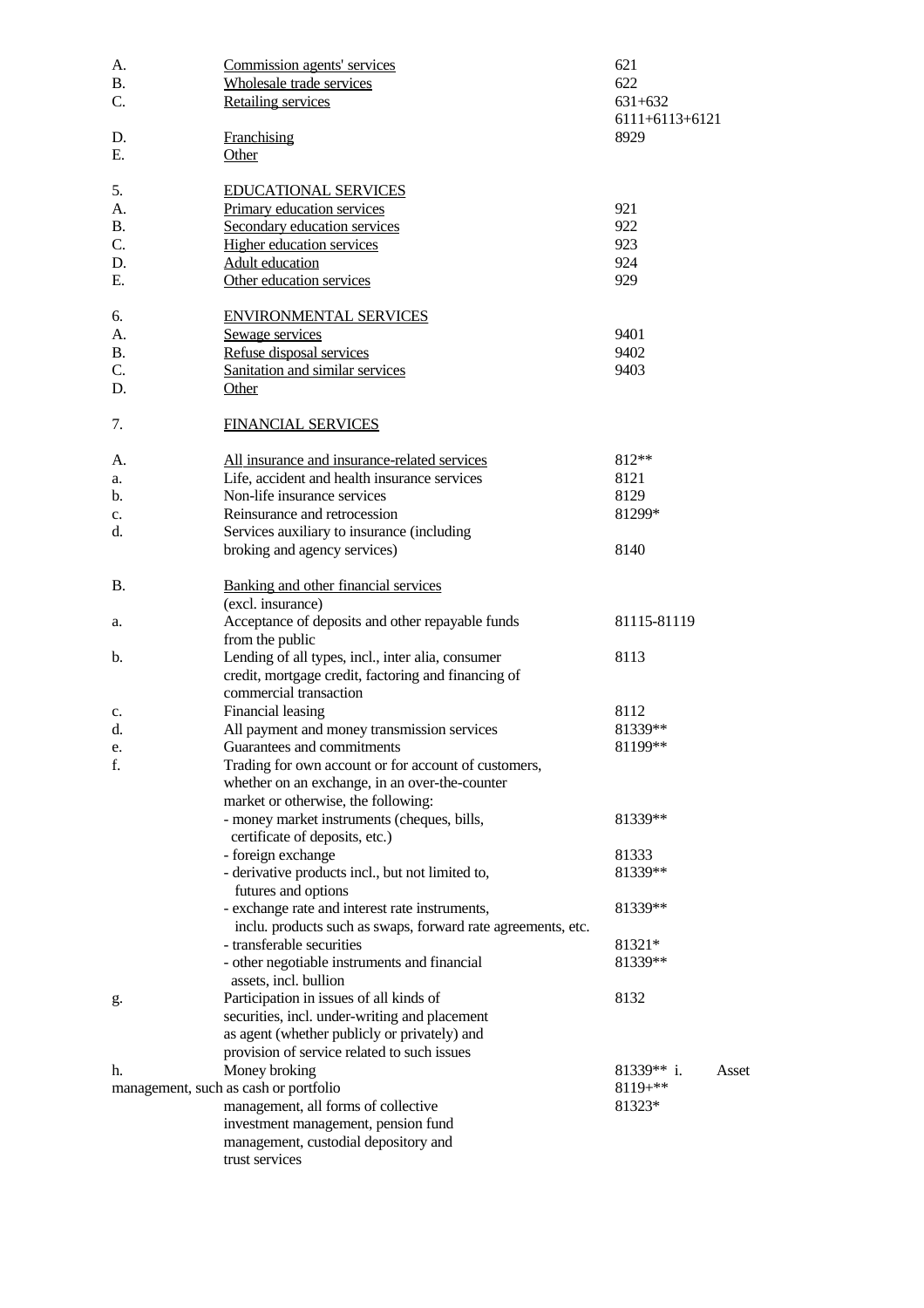| j.              | Settlement and clearing services for financial<br>assets, incl. securities, derivative products,                       | or | 81339**<br>81319**      |
|-----------------|------------------------------------------------------------------------------------------------------------------------|----|-------------------------|
| k.              | and other negotiable instruments<br>Advisory and other auxiliary financial<br>services on all the activities listed in |    | 8131<br>8133            |
|                 | Article 1B of MTN.TNC/W/50, incl. credit<br>reference and analysis, investment and                                     | or |                         |
|                 | portfolio research and advice, advice on                                                                               |    |                         |
|                 | acquisitions and on corporate restructuring and strategy                                                               |    |                         |
| 1.              | Provision and transfer of financial information,<br>and financial data processing and related                          |    | 8131                    |
|                 | software by providers of other financial services                                                                      |    |                         |
| C.              | Other                                                                                                                  |    |                         |
| 8.              | <b>HEALTH RELATED AND SOCIAL SERVICES</b><br>(other than those listed under 1.A.h-j.)                                  |    |                         |
| A.              | <b>Hospital services</b>                                                                                               |    | 9311                    |
| <b>B.</b>       | <b>Other Human Health Services</b>                                                                                     |    | 9319 (other than 93191) |
| C.              | <b>Social Services</b>                                                                                                 |    | 933                     |
| D.              | Other                                                                                                                  |    |                         |
| 9.              | TOURISM AND TRAVEL RELATED SERVICES                                                                                    |    |                         |
| A.              | Hotels and restaurants (incl. catering)                                                                                |    | 641-643                 |
| <b>B.</b><br>C. | Travel agencies and tour operators services<br>Tourist guides services                                                 |    | 7471<br>7472            |
| D.              | Other                                                                                                                  |    |                         |
| 10.             | RECREATIONAL, CULTURAL AND SPORTING SERVICES                                                                           |    |                         |
|                 | (other than audiovisual services)                                                                                      |    |                         |
| A.              | <b>Entertainment services</b> (including theatre, live                                                                 |    |                         |
|                 | bands and circus services)                                                                                             |    | 9619                    |
| В.<br>C.        | News agency services<br>Libraries, archives, museums and other                                                         |    | 962                     |
|                 | cultural services                                                                                                      |    | 963                     |
| D.              | Sporting and other recreational services                                                                               |    | 964                     |
| Ε.              | Other                                                                                                                  |    |                         |
| 11.             | <b>TRANSPORT SERVICES</b>                                                                                              |    |                         |
| A.              | <b>Maritime Transport Services</b>                                                                                     |    |                         |
| a.              | Passenger transportation                                                                                               |    | 7211                    |
| b.              | Freight transportation                                                                                                 |    | 7212                    |
| c.              | Rental of vessels with crew                                                                                            |    | 7213                    |
| d.              | Maintenance and repair of vessels                                                                                      |    | 8868**                  |
| e.<br>f.        | Pushing and towing services<br>Supporting services for maritime transport                                              |    | 7214<br>745**           |
| В.              | <b>Internal Waterways Transport</b>                                                                                    |    |                         |
| a.              | Passenger transportation                                                                                               |    | 7221                    |
| b.              | Freight transportation                                                                                                 |    | 7222                    |
| c.              | Rental of vessels with crew                                                                                            |    | 7223                    |
| d.              | Maintenance and repair of vessels                                                                                      |    | 8868**                  |
| e.              | Pushing and towing services                                                                                            |    | 7224                    |
| f.              | Supporting services for internal waterway<br>transport                                                                 |    | 745**                   |
| C.              | <b>Air Transport Services</b>                                                                                          |    |                         |
| a.              | Passenger transportation                                                                                               |    | 731                     |
| b.              | Freight transportation                                                                                                 |    | 732                     |
| c.              | Rental of aircraft with crew                                                                                           |    | 734                     |